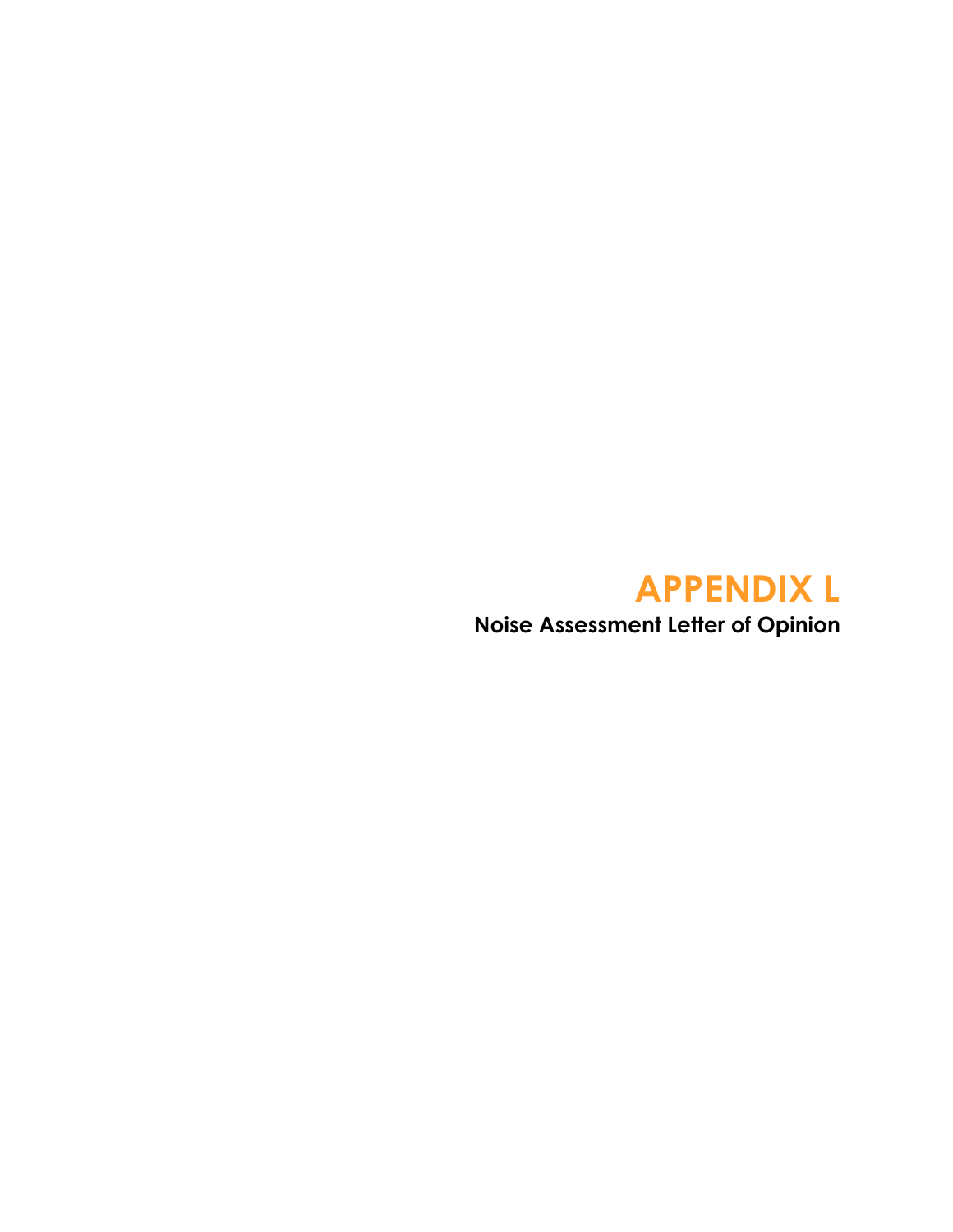

**Stantec Consulting Ltd.**  300 - 675 Cochrane Drive West Tower, Markham ON L3R 0B8

March 17, 2015 File: 165010564

## **Attention: Gordon Murray**

300-675 Cochrane Dr, West Tower Markham ON L3R 0B8

Dear Gordon,

## **Reference: 165010564 – Potential Change in Acoustical Environment due to Proposed Improvements to Courtneypark Drive E.**

Stantec's acoustical group has been requested to provide a professional opinion of the potential impact on the acoustical environment of the proposed improvements to Courtneypark Drive E. (the Project). The project consists of the widening of Courtneypark Drive East from a 4 lane road to a 6 lane road between Kennedy Road and Dixie Road, in Mississauga. To form this opinion, Stantec conducted a review of the City of Mississauga's Zoning By-Law No. 0225-2007 in order to assess if sensitive land uses were permitted along the Project area. Additionally, a desktop review and a site visit (conducted December 3, 2014) were performed to confirm the actual land use. The objective of this investigation was to determine if there were any existing or future noise sensitive land uses which would be impacted by the proposed project.

According to the City of Mississauga Zoning By-Law, the Project area is primarily zoned as Employment zone. There are also Employment and Utility Exception Zones, two Parkway zones and one Greenbelt zone. A review of this by-law stated that any potential noise sensitive land use is limited to very specific cases allowed in its permitted and accessory land uses along the Project area.

The only permitted and accessory uses considered as noise sensitive for Employment zones throughout Mississauga according to the applicable by-laws are daycares, commercial schools, overnight accommodations and dwelling units (i.e. sleeping quarters within commercial building for security and caretakers). However there is a provision in the By-Law limiting land use based on proximity to the Lester B. Pearson International Airport (Pearson Airport). This is known as Provision 2.1.23 of the Mississauga Zoning By-Law, which does not permit daycares, public schools and private schools under the majority of the Pearson Airport operating area, which the Project area is located (see attached documents, Provision 2.1.23 and Schedule 2.1.23). As such, daycares are not assumed to be located within the Project area because they are restricted by Provision 2.1.23.

From the desktop review and site visit, no sensitive land uses such as commercial schools or daycares were noted. From site observations, all land uses were either commercial or industrial; neither of which is considered noise sensitive. As public and private schools are not permitted by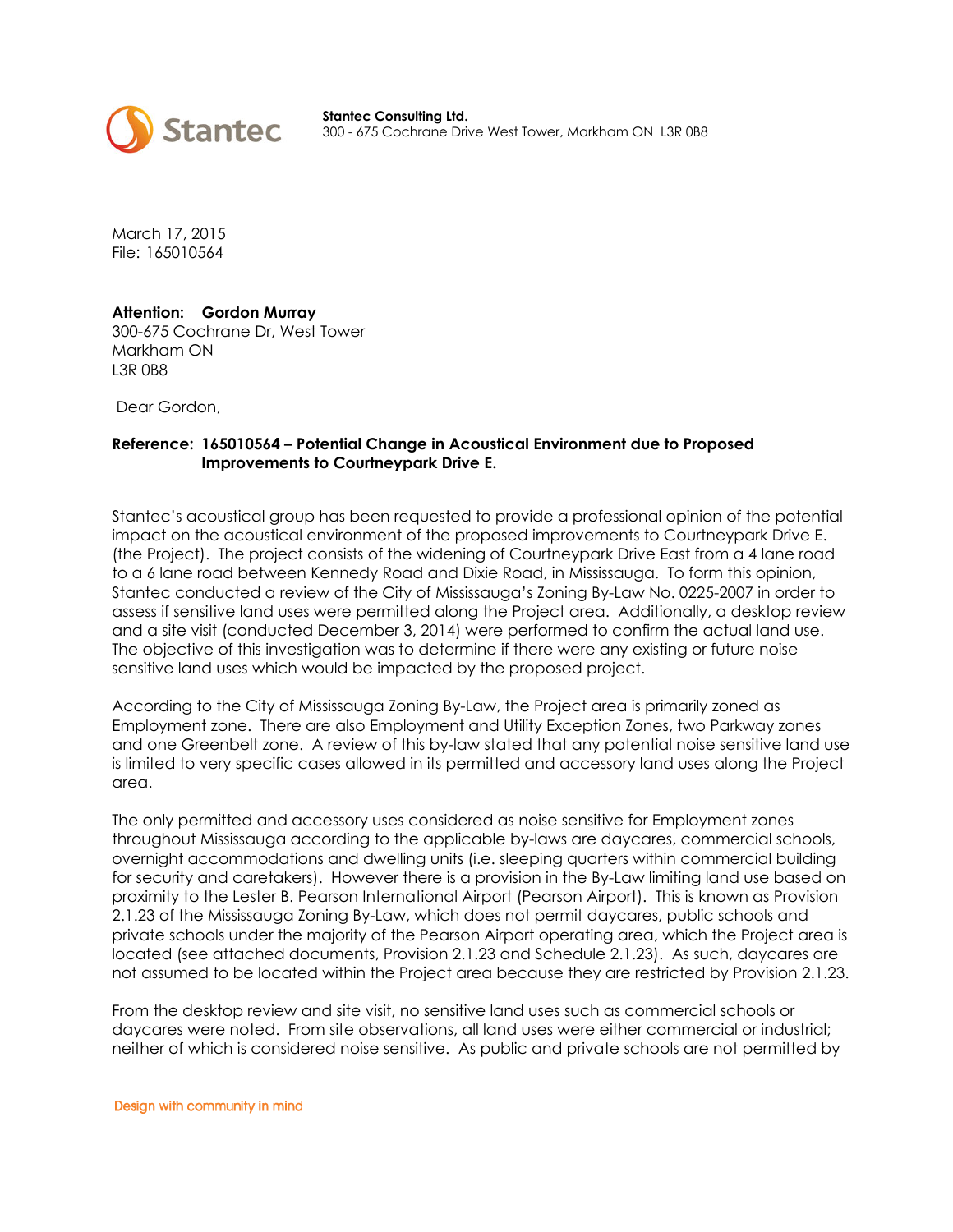

March 17, 2015 Gordon Murray Page 2 of 3

## **Reference: 165010564 – Potential Change in Acoustical Environment due to Proposed Improvements to Courtneypark Drive E.**

Provision 2.1.23 and no commercial schools were noted along the Project area, schools are not considered present along the Project area.

Sleeping quarters are permitted for all the Business Activity uses for Employment Zones along the Project area but may only be used for security and caretakers. It is not possible to verify if these sleeping quarters are present to eliminate the potential for this type of space within a building. It is assumed that if these spaces do exist within the project area they are for infrequent use and it is not anticipated the commercial and industrial buildings will contain operable windows, limiting their exposure to noise.

The changes in traffic volumes proposed for the Project are not expected to make a notable change in the acoustical environment within the Project area. While traffic noise analysis was not performed, even if traffic doubled as a result of the proposed improvements (this is not expected), the overall effect on the acoustical environment would only be slightly notable. Generally windows for commercial and industrial buildings in these areas are sealed/inoperable and therefore any small change in noise, due to the Project, is expected to be insignificant in this area.

Lastly, there is a hotel located at the intersection of Kennedy Road and Courtneypark Drive E which is permitted as an overnight accommodation land use. While hotels are typically included in acoustic assessments as sensitive receptors, Stantec contacted the hotel and confirmed the windows of the rooms are inoperable and cannot be opened. Thus, noise associated with the Project is not expected to affect the hotel due to inoperable windows and the relatively low increase in noise due to traffic anticipated with the Project.

Based on a review of the Mississauga Zoning By-Law and the Project description, a noise assessment is not considered necessary. A review of the current by-laws showed that the majority of noise sensitive land uses are not permitted or anticipated along the Project area. The potential for impact at the existing hotel and other spaces is limited due to sealed windows and relatively low increase in noise due to traffic expected as a result of the Project.

This letter has been prepared on behalf of the City of Mississauga. The assessment highlighted in this letter is based on information obtained from the City of Mississauga Zoning By-Law No. 0225-2007, desktop review, a site visit and good acoustical engineering practices. The assessment represents the conditions of Courtneypark Drive East at the time of the assessment, and the conclusions are the best judgment of the assessor. Stantec Consulting Ltd. attests that to the best of our knowledge, the information presented in this letter is accurate. The letter may not be used by any other person or entity without the expressed written consent of Stantec and the City of Mississauga. Any use that a third party makes of this report or any reliance on decisions made based on it, are the responsibility of such third parties. Stantec accepts no responsibility for damages, if any, suffered by any third party as a result of decisions made, or actions taken, based on this letter.

### Design with community in mind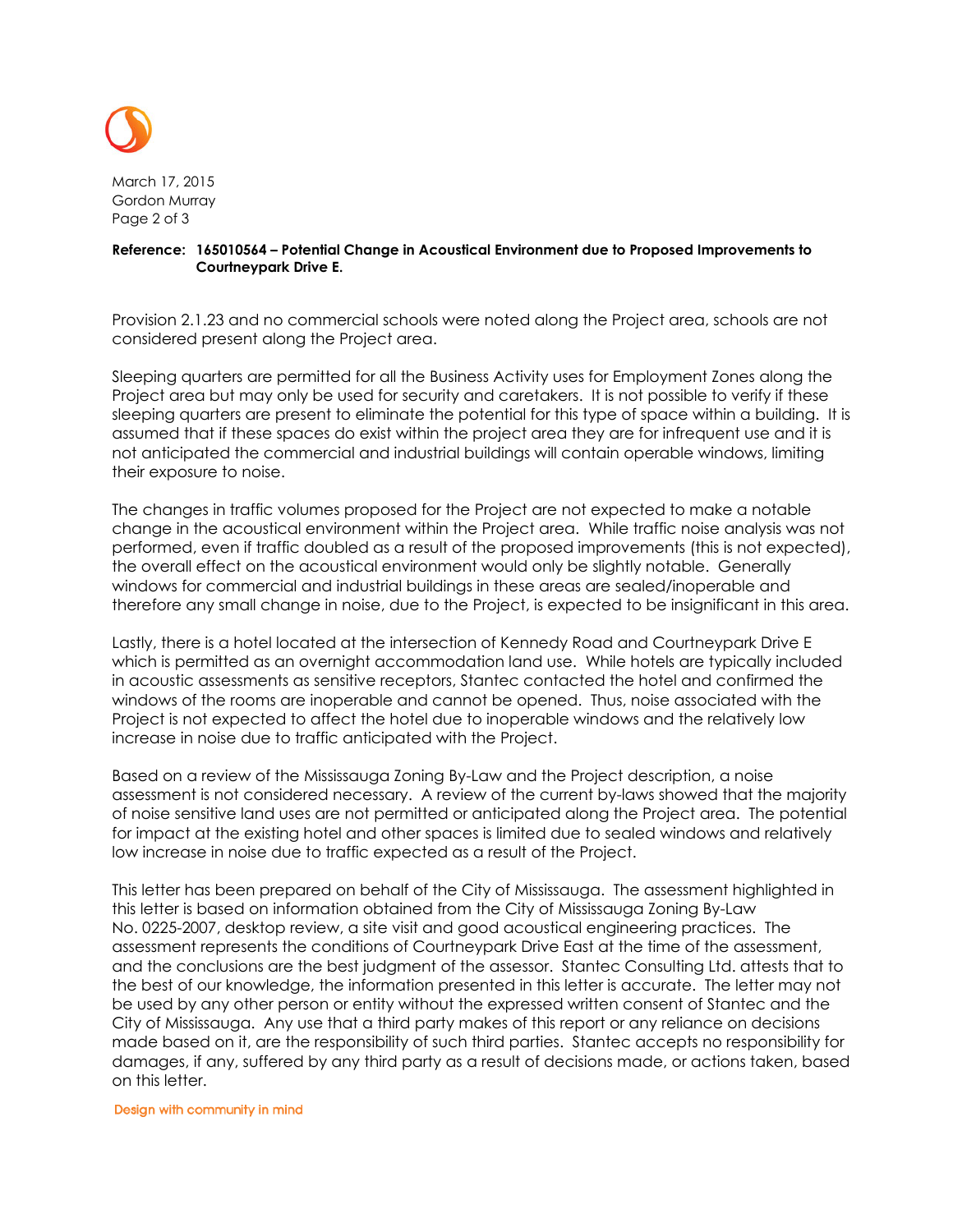

March 17, 2015 Gordon Murray Page 3 of 3

**Reference: 165010564 – Potential Change in Acoustical Environment due to Proposed Improvements to Courtneypark Drive E.** 

Regards,

## **STANTEC CONSULTING LTD.**

 $P49$ 

Deborah Hunt, M.Sc., P.Eng. Environmental Engineer Phone: 905-944-6264 Fax: 905 474-9889 deborah.hunt@stantec.com

Attachment: Provision 2.1.23 (Page 2.1~25) and Schedule 2.1.23 (Page 2.1~26) of the Mississauga By-Law No. 0225-2007

c.

mcs \\cd1215-f01\work\_group\01609\active\\_other\_pcs\165010564\planning\report\final\courtneypark\_opinion\_letter\_20150317.docx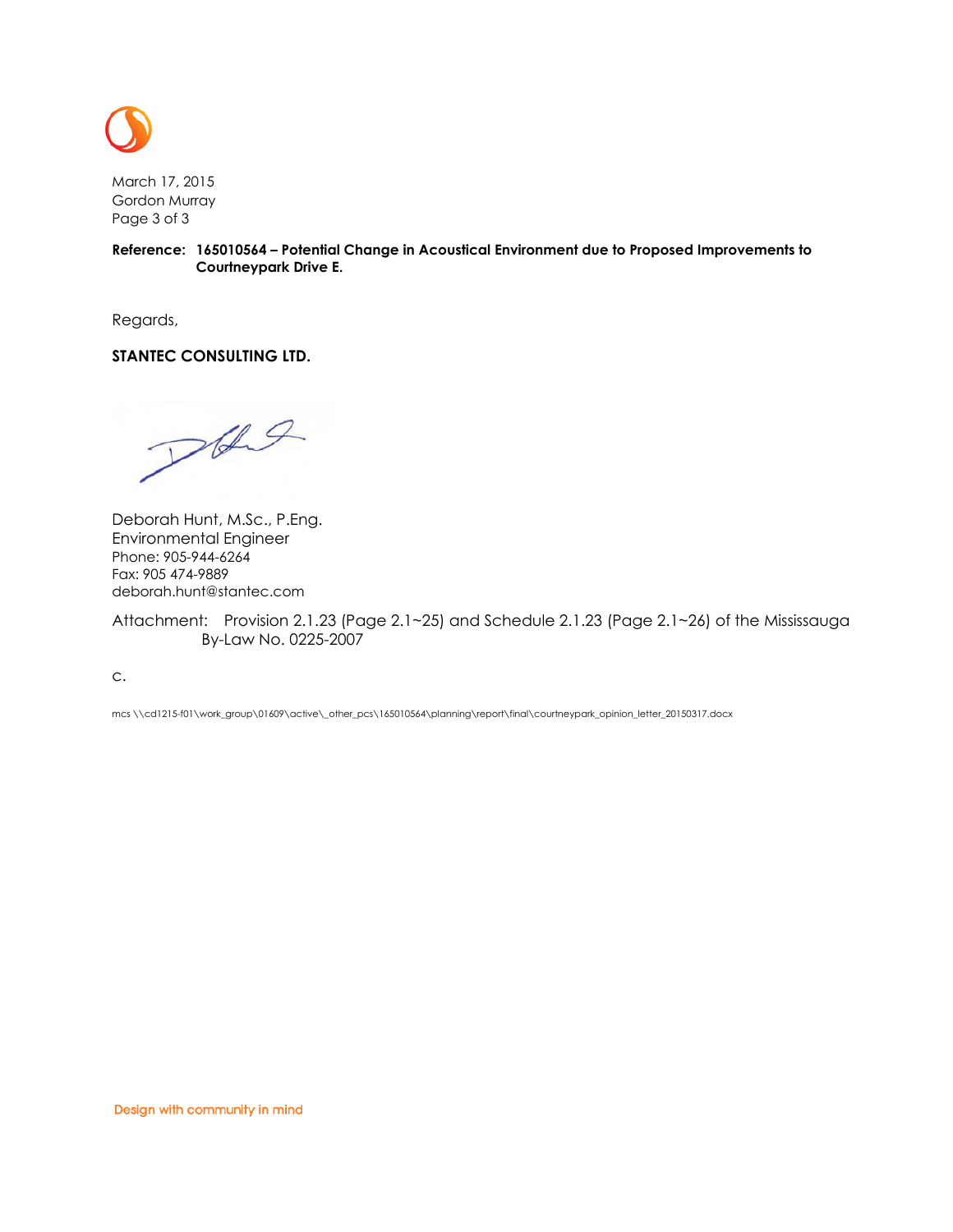#### 2.1.18 **Greenbelt Overlay**

The greenbelt overlay shall apply to lands that are designated Greenbelt in Mississauga Plan but are not zoned G1 or G2. The greenbelt overlay also applies to lands within the Regulatory Floodplain, Special Policy Areas and the Lake Ontario Waterfront as identified in Mississauga Plan.

#### 2.1.18.1 **Identification of the Greenbelt Overlay**

The greenbelt overlay is shown as grey shading on the Zoning Maps which are Schedule B of Part 13 of this By-law.

#### 2.1.18.2 **Restrictions to Development**

- 2.1.18.2.1 The construction of any building or structure or addition to an existing building or structure, on lands that are subject to the greenbelt overlay may not be permitted and shall require the approval of the City and the Conservation Authority having jurisdiction. Approval shall require environmental technical studies be completed to the satisfaction of the City and the Conservation Authority having jurisdiction or that their submission be waived by the City and the Conservation Authority. (0308-2011)
- 2.1.18.2.2 Where a **dwelling unit** is located on lands that are subject to a greenbelt overlay:  $(0308 - 2011)$ 
	- a bedroom shall not be permitted below the Regulatory Flood Level  $(1)$ identified by the Conservation Authority having jurisdiction; and
	- windows, doors and other openings to a dwelling unit shall not be  $(2)$ permitted below the Regulatory Flood Level identified by the Conservation **Authority** having jurisdiction.

#### 2.1.19 **Outdoor Garbage Enclosures in Non-Residential Zones**

Outdoor garbage enclosures in non-residential zones shall comply with the following:

- 2.1.19.1 Minimum setback from a Residential Zone shall be 6.0 m;
- 2.1.19.2 Shall be located outside of any required landscaped area;
- 2 1 1 9 3 Shall not be located on any required parking area or obstruct any required parking space.

#### 2.1.20 **Setback to Provincial Highway Right-of-Way**

All buildings, structures, required parking areas and stormwater management facilities shall have a minimum setback of 14.0 m to a Provincial Highway right-of-way.

#### 2.1.21 **Temporary Buildings and Structures**

Notwithstanding any other provisions of this By-law, land may be used for **buildings**, structures, or parts thereof, erected or used for a temporary period, for a construction camp, construction trailer, sales trailer, scaffold or other **building** or structure incidental to ongoing construction on the lot which has neither been finished nor abandoned.

#### 2.1.22 **Encroachment of Eaves**

Unless otherwise regulated within this By-law, eaves are permitted to encroach a maximum of 0.45 m into any required yard.

Appeal No. 3 - Subsection 2.1.23 has been appealed to the OMB as it applies to an accessory day care in the area below the 35 NEP/NEF Composite Noise Contour in the LBPIA Operating Area.

#### 2.1.23 Lester B. Pearson International Airport (LBPIA) Operating Area Restrictions

Notwithstanding any other provisions of this By-law, a day care, hospital, long-term care dwelling, public school or private school shall not be permitted within the hatched area identified on Schedule 2.1.23 of this Subsection.